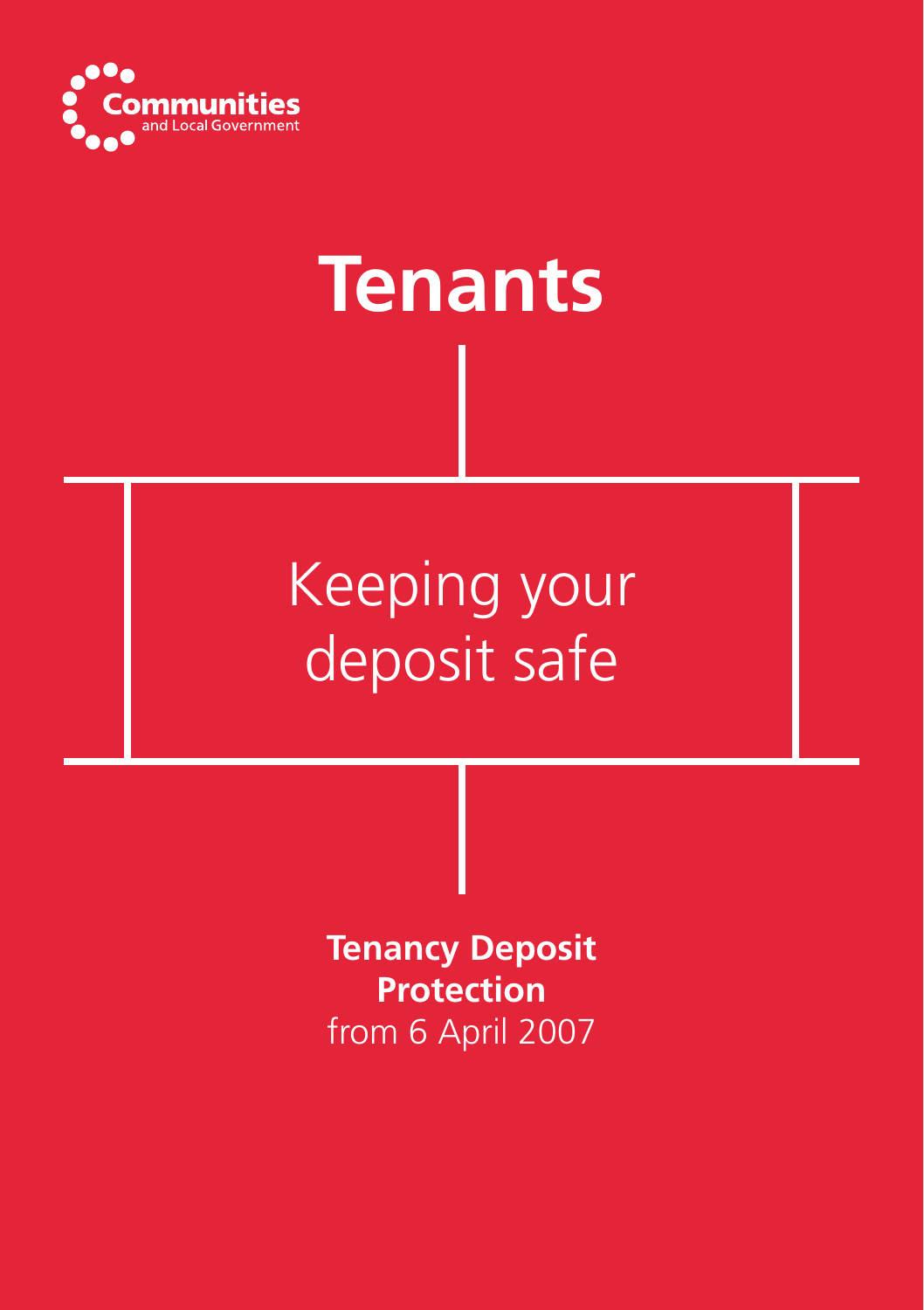### **What is Tenancy Deposit Protection?**

Your questions answered...

| Are you starting a new<br>tenancy with a private<br>landlord or agent on<br>or after the 6th April<br>2007? | From 6th April 2007, when you pay a deposit, your                                                                                                                                                                               | running the schemes?                                                                 | Who are the organisations The three Tenancy Deposit Schemes are:                                                                                                                                                                                                                                                                                   |
|-------------------------------------------------------------------------------------------------------------|---------------------------------------------------------------------------------------------------------------------------------------------------------------------------------------------------------------------------------|--------------------------------------------------------------------------------------|----------------------------------------------------------------------------------------------------------------------------------------------------------------------------------------------------------------------------------------------------------------------------------------------------------------------------------------------------|
|                                                                                                             | landlord or agent must protect it using a government<br>authorised tenancy deposit scheme.                                                                                                                                      |                                                                                      | <b>Tenancy Deposit Solutions Ltd</b><br>www.mydeposits.co.uk<br>info@mydeposits.co.uk                                                                                                                                                                                                                                                              |
|                                                                                                             | Make sure you ask your landlord about it.                                                                                                                                                                                       |                                                                                      |                                                                                                                                                                                                                                                                                                                                                    |
|                                                                                                             | The Government wants to make sure your tenancy<br>deposit is protected so that:                                                                                                                                                 |                                                                                      | <b>The Tenancy Deposit Scheme</b><br>www.tds.gb.com<br>0845 226 7837                                                                                                                                                                                                                                                                               |
|                                                                                                             | · You get all or part of your deposit back, when you are<br>entitled to it                                                                                                                                                      |                                                                                      | <b>The Deposit Protection Service</b>                                                                                                                                                                                                                                                                                                              |
|                                                                                                             | · Any disputes between you and your landlord or agent<br>will be easier to resolve                                                                                                                                              |                                                                                      | www.depositprotection.com<br>0870 707 1 707                                                                                                                                                                                                                                                                                                        |
|                                                                                                             |                                                                                                                                                                                                                                 |                                                                                      | Ask your landlord which scheme is protecting your deposit.                                                                                                                                                                                                                                                                                         |
| <b>Moving in</b>                                                                                            | At the beginning of a new tenancy agreement, pay<br>your deposit to your landlord or agent as usual. Within<br>14 days, the landlord or agent is required to give you<br>details about how your deposit is protected including: | What should you do if<br>your landlord or agent<br>hasn't protected your<br>deposit? | You can apply to your local county court. The court can<br>order the landlord or agent to either repay the deposit to<br>you or protect it in a scheme. If your landlord or agent has<br>not protected your deposit, they will be ordered to repay<br>three times the amount of the deposit to you.                                                |
|                                                                                                             | · The contact details of the tenancy deposit scheme                                                                                                                                                                             |                                                                                      |                                                                                                                                                                                                                                                                                                                                                    |
|                                                                                                             | • The contact details of the landlord or agent                                                                                                                                                                                  |                                                                                      |                                                                                                                                                                                                                                                                                                                                                    |
|                                                                                                             | • How to apply for the release of the deposit                                                                                                                                                                                   | <b>Moving out</b>                                                                    | At the end of the tenancy, check whether you are leaving<br>the property and its contents in the condition in which it<br>was let to you $-$ allowing for fair wear and tear $-$ and check<br>that you have paid your rent and any other expenses. Then<br>agree with your landlord or agent how much of the deposit<br>should be returned to you. |
|                                                                                                             | . Information explaining the purpose of the deposit                                                                                                                                                                             |                                                                                      |                                                                                                                                                                                                                                                                                                                                                    |
|                                                                                                             | • What to do if there is a dispute about the deposit                                                                                                                                                                            |                                                                                      |                                                                                                                                                                                                                                                                                                                                                    |
|                                                                                                             | If you don't get this information, ask your<br>landlord or agent the simple question $-$ 'how is my<br>deposit protected?'                                                                                                      |                                                                                      |                                                                                                                                                                                                                                                                                                                                                    |
|                                                                                                             |                                                                                                                                                                                                                                 |                                                                                      | Within 10 days - you should have received the agreed<br>amount of the deposit.                                                                                                                                                                                                                                                                     |
| <b>Safeguarding</b><br>your deposit                                                                         | You have a responsibility to return the property in the<br>same condition that it was let to you, allowing for fair<br>wear and tear.                                                                                           | <b>Resolving disputes</b>                                                            | When you move out, if you and your landlord or agent can't<br>agree how much of your deposit should be returned, there<br>will be a free service offered by the scheme protecting your<br>deposit to help resolve your dispute. Check the information<br>your landlord or agent gave you at the beginning of your<br>tenancy for details.          |
|                                                                                                             | So it is a good idea to make sure that when you sign<br>your tenancy agreement, you:                                                                                                                                            |                                                                                      |                                                                                                                                                                                                                                                                                                                                                    |
|                                                                                                             | • Keep a detailed list of contents (furniture and fittings)                                                                                                                                                                     |                                                                                      |                                                                                                                                                                                                                                                                                                                                                    |
|                                                                                                             | • Record the condition of the property and its contents<br>(photographs are a good idea)                                                                                                                                        |                                                                                      | Your landlord cannot give notice that he is repossessing<br>the property at the end of the tenancy until he has<br>protected the deposit and told you how it is protected.                                                                                                                                                                         |
|                                                                                                             | • Check the circumstances in which your landlord or<br>agent could have a claim on your deposit                                                                                                                                 |                                                                                      |                                                                                                                                                                                                                                                                                                                                                    |
|                                                                                                             |                                                                                                                                                                                                                                 |                                                                                      |                                                                                                                                                                                                                                                                                                                                                    |

## **How does it work?**

Here's our simple step-by-step guide…